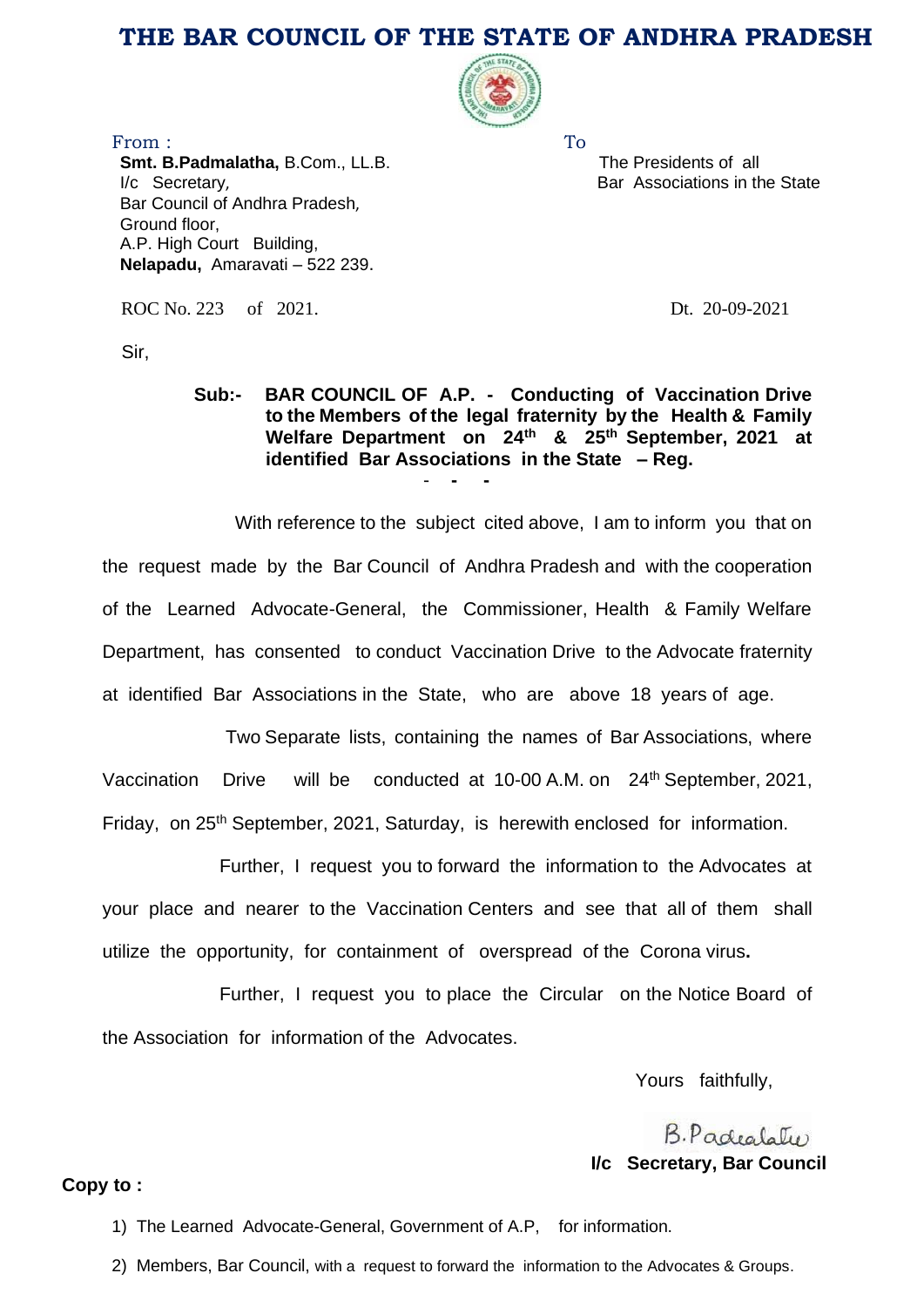# **VACCINATION DRIVE FOR ADVOCATES AT THE BAR ASSOCATIONS**

on

### **24th September, 2021, Friday**

- 1. HINDUPUR
- 2. TIRUPATHI
- 3. PRODDATUR
- 4. AMALAPURAM
- 5. TANUKU
- 6. NARASARAOPET
- 7. TENALI
- 8. MACHILIPATNAM
- 9. ADONI
- 10. NANDYAL
- 11. GUDUR
- 12. KAVALI
- 13. MARKAPURAM
- 14. SOMPETA
- 15. ANAKAPALLI
- 16. PARVATHIPURAM
- 17. BOBBILI